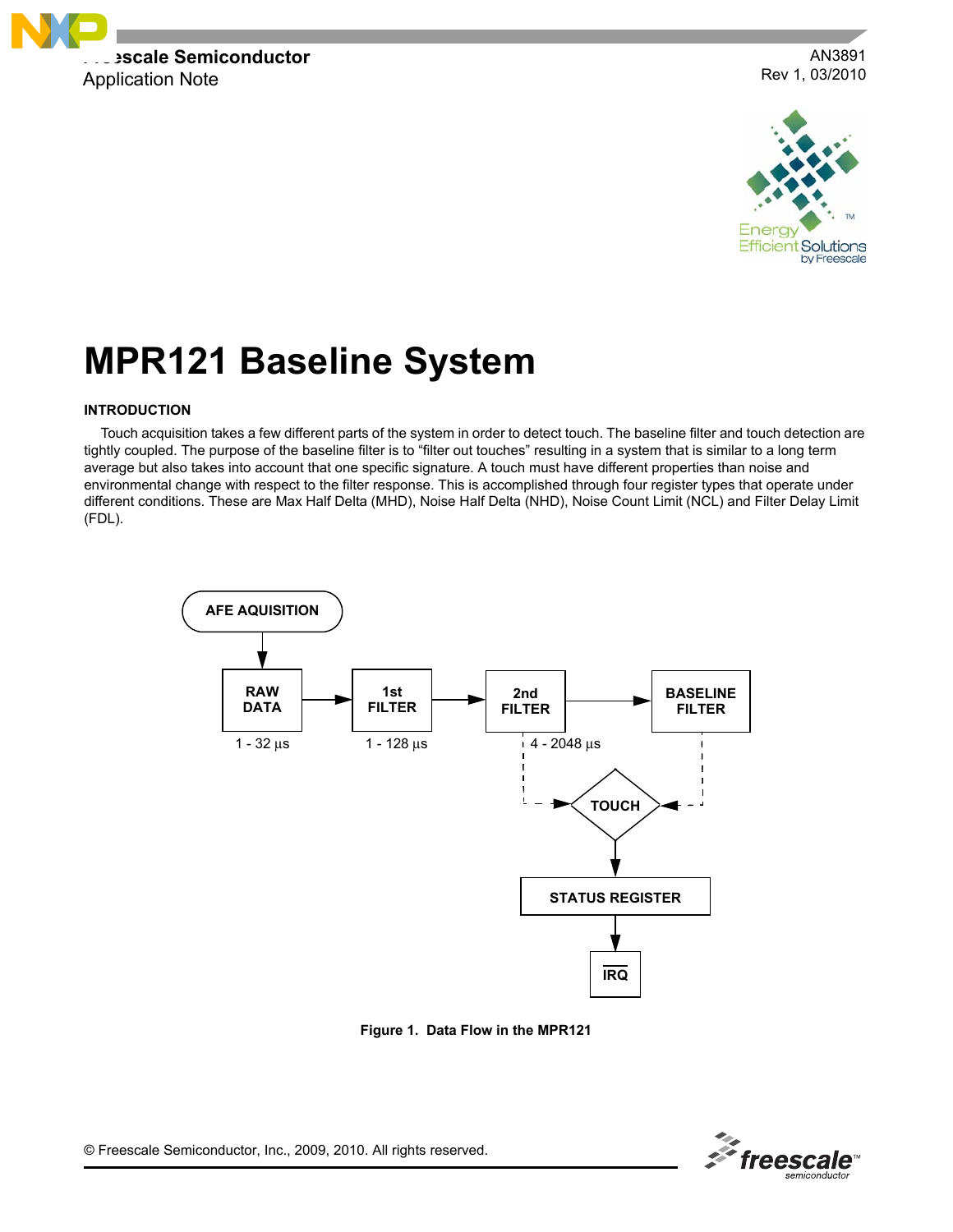

**MAX HALF DELTA (NHD)**



# **Table 1. Max Half Delta Register Field Descriptions**

| <b>Field</b> | <b>Description</b>                                                      |
|--------------|-------------------------------------------------------------------------|
| 5:0          | Max Half Delta – The Max Half Delta determines the largest magnitude of |
| <b>MHD</b>   | variation to pass through the third level filter.                       |
|              | 000000 DO NOT USE THIS CODE                                             |
|              | 000001 Encoding 1 – Sets the Max Half Delta to 1                        |
|              | $\tilde{\phantom{a}}$                                                   |
|              | 111111 Encoding 63 – Sets the Max Half Delta to 63                      |

## **NOISE HALF DELTA (NHD)**



**Figure 2. Noise Half Delta Register**

# **Table 2. Noise Half Delta Register Field Descriptions**

| <b>Field</b> | <b>Description</b>                                                             |
|--------------|--------------------------------------------------------------------------------|
| 5:0          | Noise Half Delta – The Noise Half Delta determines the incremental change when |
| <b>NHD</b>   | non-noise drift is detected.                                                   |
|              | 000000 DO NOT USE THIS CODE                                                    |
|              | 000001 Encoding 1 - Sets the Noise Half Delta to 1                             |
|              | $\tilde{\phantom{a}}$                                                          |
|              | 111111 Encoding 63 – Sets the Noise Half Delta to 63                           |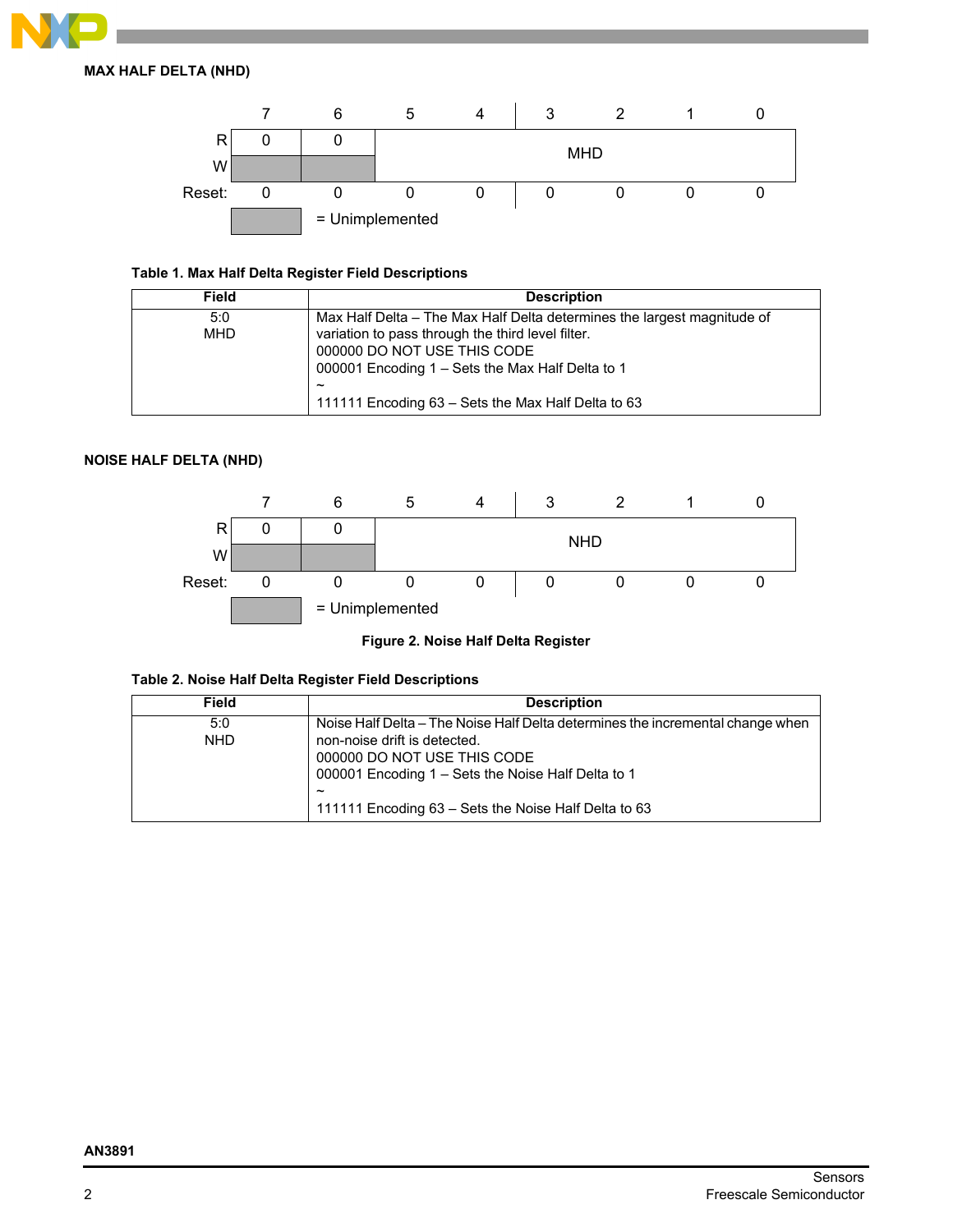

**NOISE COUNT LIMIT (NCL)**



**Figure 3. Noise Count Limit Register**

## **Table 3. Noise Count Limit Register Field Descriptions**

| <b>Field</b> | <b>Description</b>                                                                                                                                                                                                                                                                                                                                                                                           |
|--------------|--------------------------------------------------------------------------------------------------------------------------------------------------------------------------------------------------------------------------------------------------------------------------------------------------------------------------------------------------------------------------------------------------------------|
| 7:0          | Noise Count Limit – The Noise Count Limit determines the number of samples consecutively greater                                                                                                                                                                                                                                                                                                             |
| <b>NCL</b>   | than the Max Half Delta necessary before it can be determined that it is non-noise.<br>00000000 Encoding 0 – Sets the Noise Count Limit to 1 (every time over Max Half Delta)<br>00000001 Encoding 1 – Sets the Noise Count Limit to 2 consecutive samples over Max Half Delta<br>$\tilde{\phantom{a}}$<br>11111111 Encoding 255 – Sets the Noise Count Limit to 255 consecutive samples over Max Half Delta |

## **FILTER DELAY LIMIT (FDL)**



**Figure 4. Filter Delay Limit Register**

| Field | <b>Description</b>                                                                  |
|-------|-------------------------------------------------------------------------------------|
| 7:0   | Filter Delay Limit – The Filter Delay Limit determines the rate of operation of the |
| FDL.  | filter. A larger number makes it operate slower.                                    |
|       | 00000000 Encoding 0 – Sets the Filter Delay Limit to 1                              |
|       | 00000001 Encoding 1 – Sets the Filter Delay Limit to 2                              |
|       | $\tilde{\phantom{a}}$                                                               |
|       | 11111111 Encoding 255 – Sets the Filter Delay Limit to 255                          |

Additionally there are different conditions in the system that affects how these registers operate. These are rising data, falling data or touched data. When the data changes between these conditions, the current filter process is cancelled and all filter counters return to zero.

The operation of the filter is in the relationship between the 2<sup>nd</sup> filter data and the baseline filter value. The occurrence of a touch will also change the operation of the system. The touch generation process is described in the application note AN3892. The falling data system is enabled any time the 2<sup>nd</sup> filter data is less than the baseline filter data. The rising data system is enabled any time the 2<sup>nd</sup> filter data is greater than the baseline filter data. The following cases describe the baseline system when it is not changing between the three states mentioned above.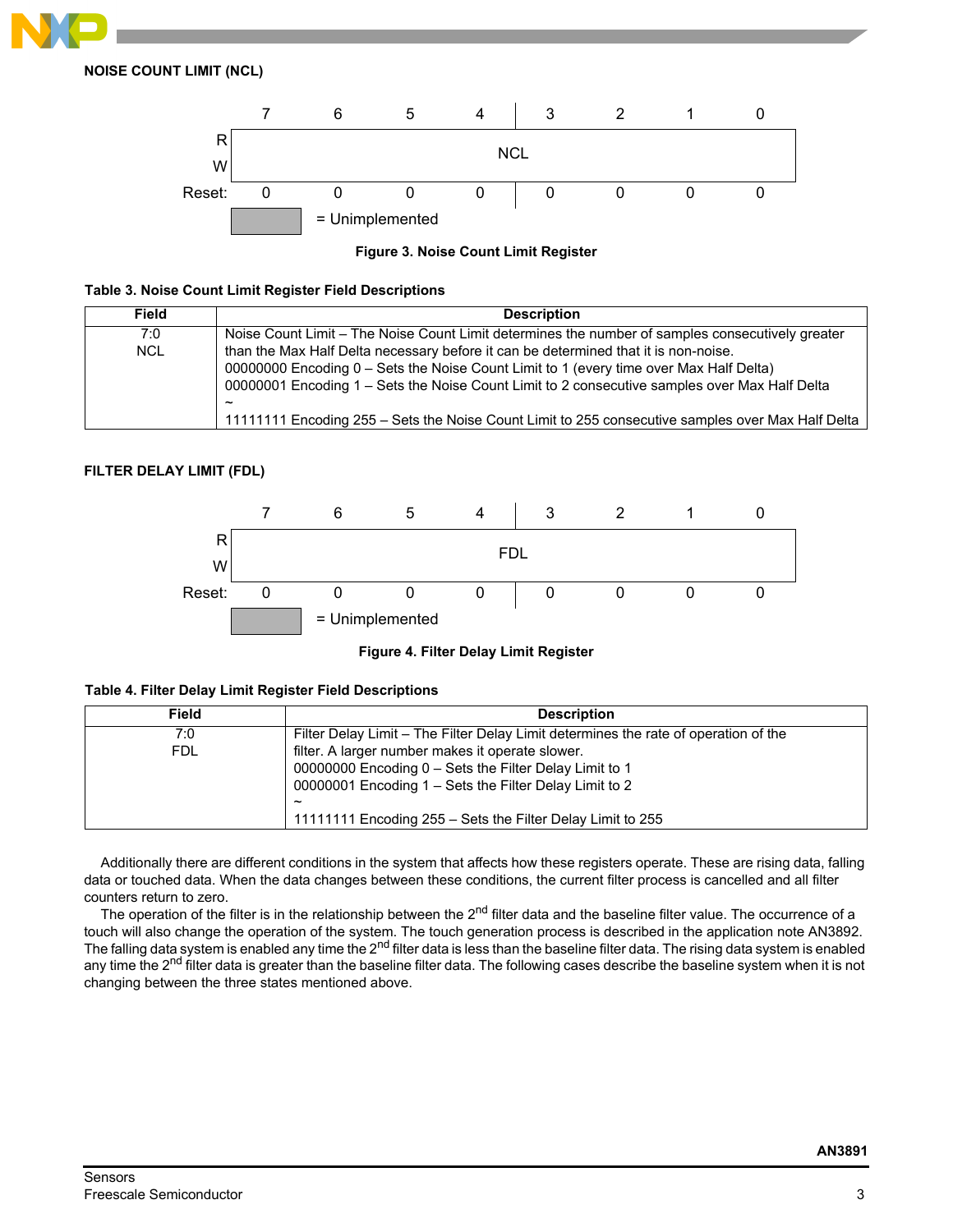

## **Case 1**

Small incremental changes to the system represent long term slow (environmental) changes in the system. The MHD setting regulates this case by allowing any data that is less than two times the MHD to pass the filter. Thus, if the baseline is 700 and the data is 701 with a MHD of one, then the baseline filter would increase to equal the data for the next cycle.



**Figure 5. Max Half Delta**

## **Case 2**

Changes that are larger than double the MHD are regarded as noise and accounted for by the values of the NHD and NCL. Any data outside the MHD is rejected by the filter however sequential values that fall into this category are counted and if enough sequential data exists then the baseline will be adjusted.

In this case, the NCL regulates how many sequential data points must be seen before the data is changed. When the count is reached, the baseline is incremented by the NHD.





## **Case 3**

When the data is inconsistent but greater than double than MHD the baseline will not vary. Each time a transition takes place, the filter counters are reset, thus the fact that the data is oscillating around the baseline means that the noise is rejected and the baseline will not vary.



**Figure 7.** 

| AN3891 |  |
|--------|--|
|--------|--|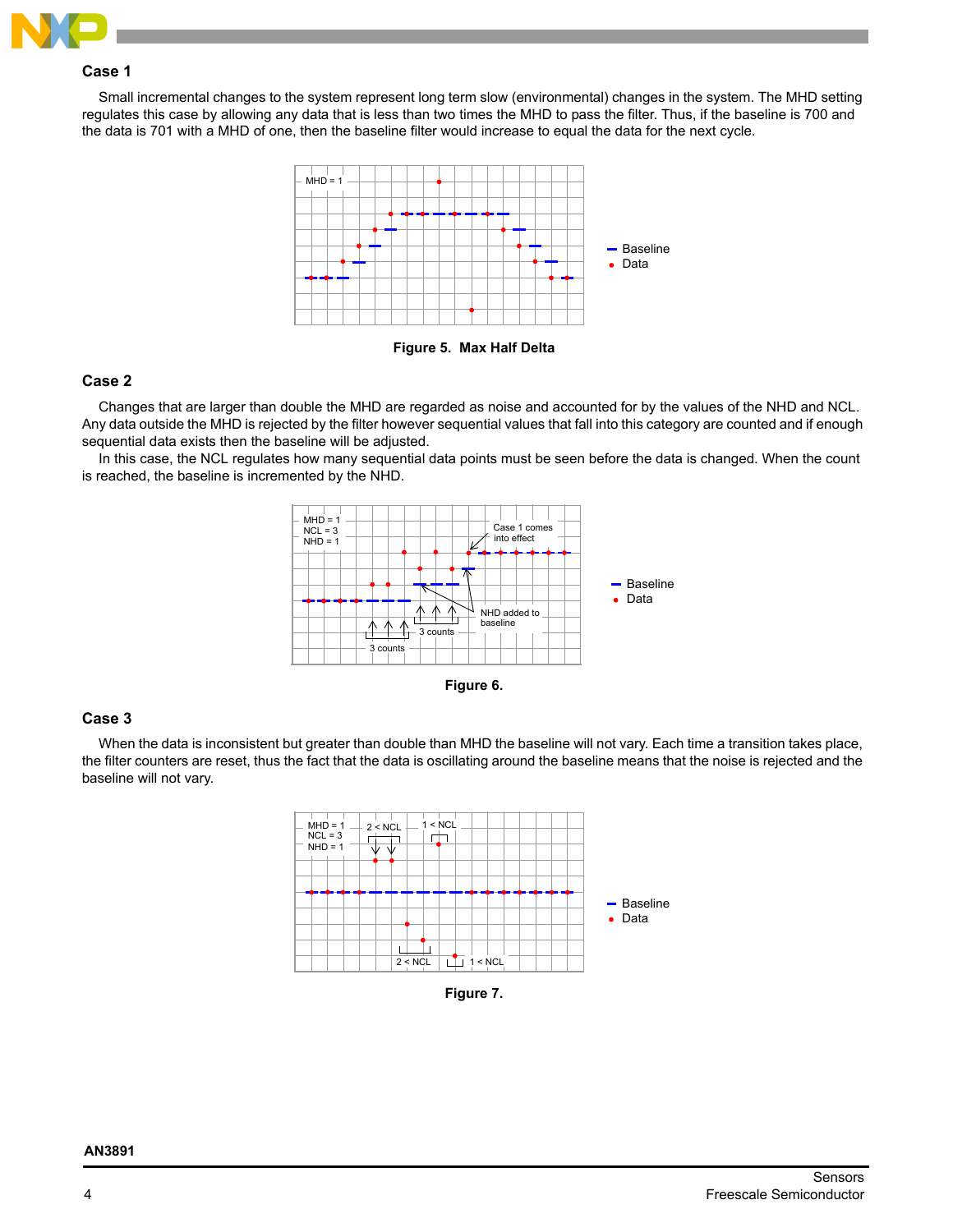

# **Case 4**

Low frequency changes to the data can trick the filter in some instances. The FDL is also available to slow down the overall system. This is done by taking an average of the specified number of values before running them through the baseline filter.





After this averaging the filter reacts to Cases 1, 2, and 3.



**Figure 9.**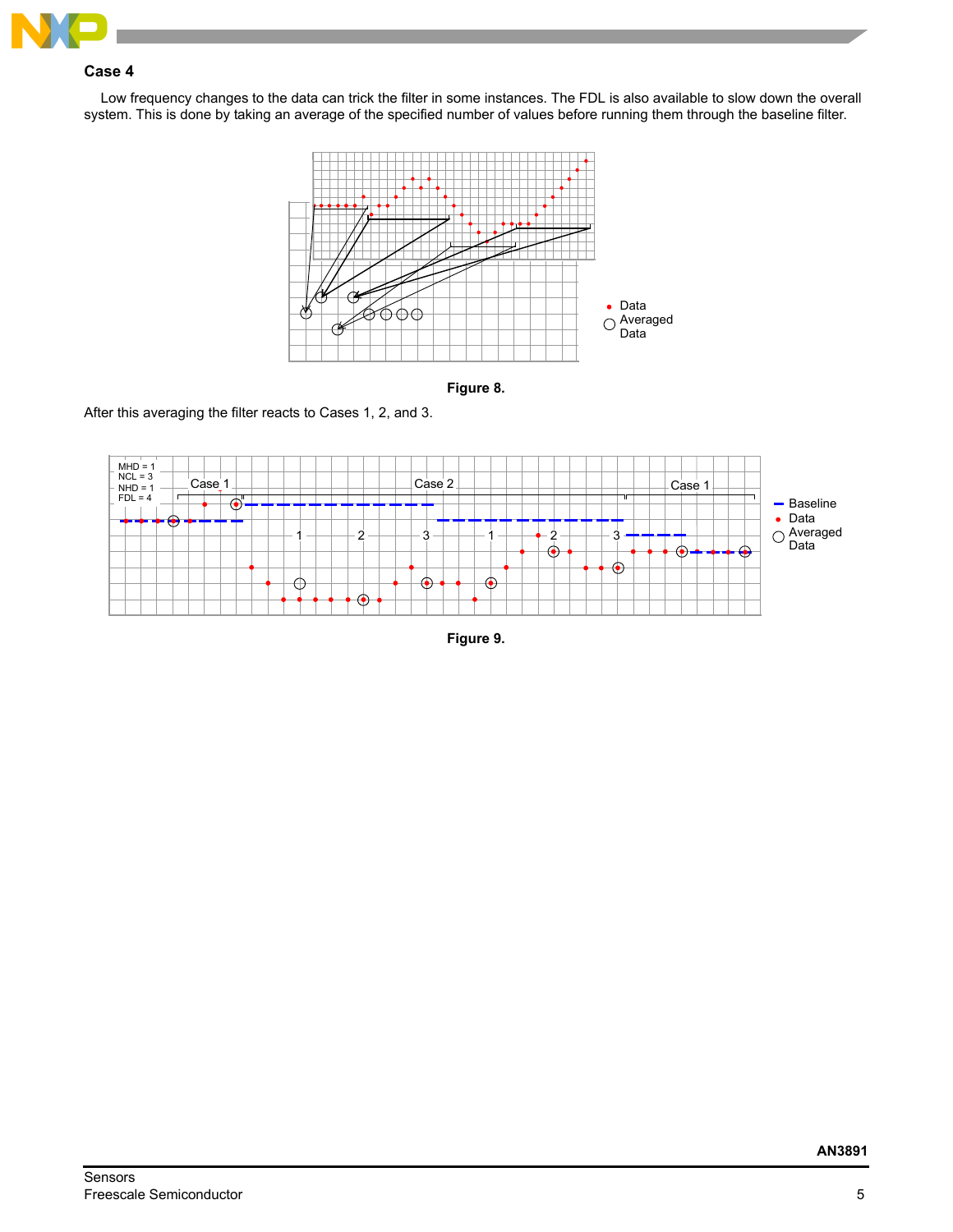

## **ADVANCED CASES**

With an understanding of the basic cases, more advanced cases can be discussed. In a touch sensor system, we can take advantage of some known properties to improve the functionality of the filter. These include direction of change, touch occurrence and the rate of touch. The first four cases are still utilized but more functionality is added. The following cases described how different settings are useful as opposed to what exactly the settings do, like cases 1-4.

## **Case 5**

The direction of change for a touch in the system is always negative. Thus the system takes advantage of this by allowing for varying parameters for different directions of change. Since a touch can only be in the decreasing direction, it is usually best to set the decreasing filter to be slower that the increasing one. This allows for automatic recovery from a bad baseline reading.



- A. As the touch occurs, the baseline is decreased slowly due to a non solid touch, but due to the slow reaction, a touch is still detected.
- B. The baseline quickly snaps back to the initial value by having fast filtering in the positive direction
- C. The repeated touch is easily handled since the baseline quickly adjusted; if it was slow, the second touch would have resulted in a possible false negative for a touch detection.

## **Figure 10.**

## **Case 6**

The system needs the capability to handle environment changes that appear very similar to actual touches. In Case 5, the touch was a real touch, but slow enough that initially it is thought better for the baseline not to change at all.



- A. The decrease is the interface being cleared with a wet rag, causing a relatively slow capacitance change. The baseline accurately tracks this slow change.
- B. The baseline begins to increase as the interface becomes dry.
- C. A delta from the new baseline allows a touch to be accurately detected.

**Figure 11.**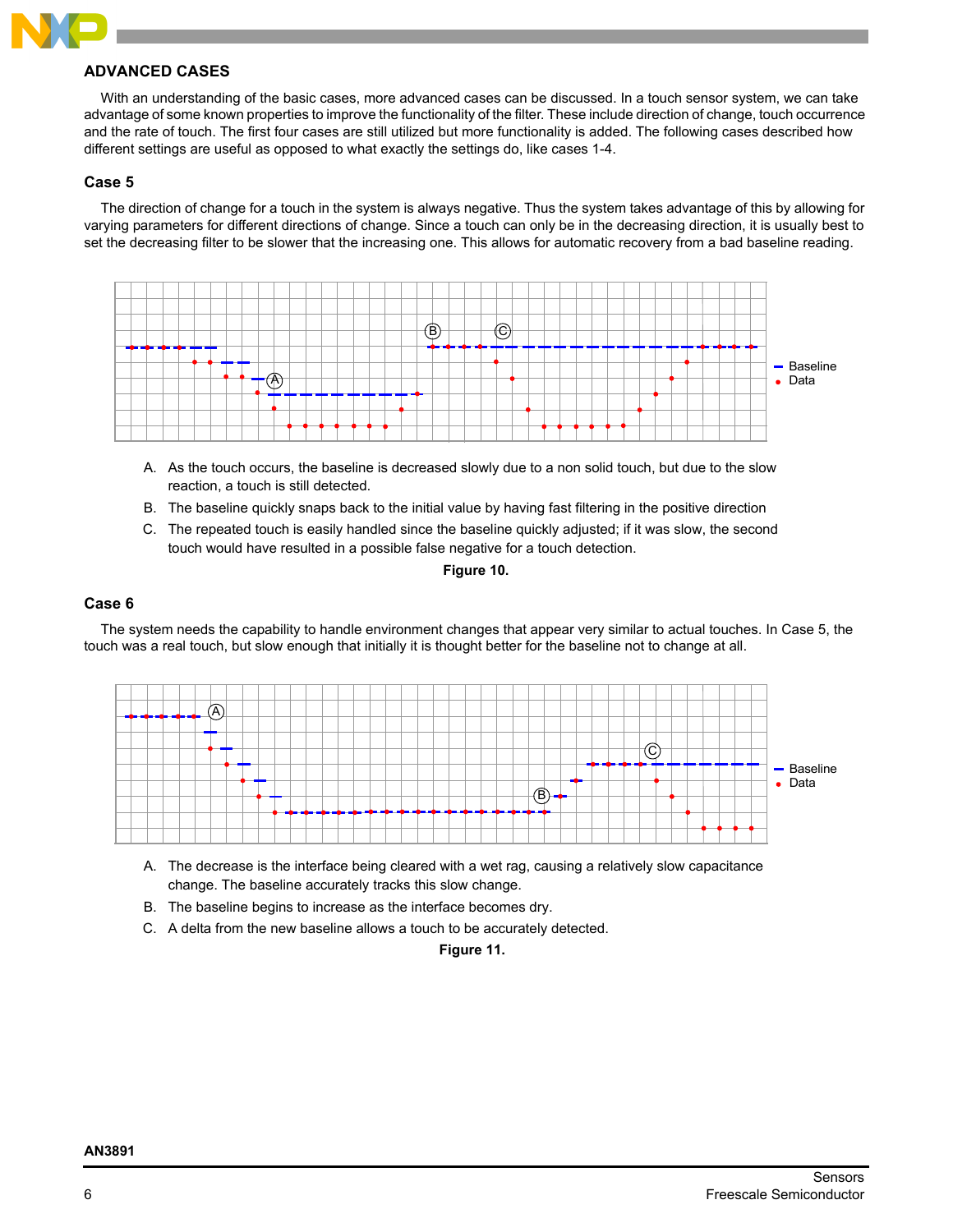

## **Case 7**

This case is when a touch is occurring. While the baseline system does not detect a touch, it is obviously an important part of the process. The baseline can be set to slowly calibrate a touch from the system preventing keys from becoming stuck. Only the NHD, NCL and FDL are necessary since the value can never be less than double the MHD.



- A. The touch is detected which disengages the increasing/decreasing baseline filter but leaves it enabled with very slow filtering
- B. Even though the touch has not been released it times out and is eventually rejected.
- C. Normal baseline filter is engaged.

## **Figure 12.**

## **Case 8**

This case can also prevent keys from being stuck due to misuse. For example, if a metal pen touches a button, this may initially engage the button but the pen is calibrated out over time and, normal function resumes. The same applies to water, food humid environments and other instances that generate capacitance change.



- A. Valid normal touch
- B. False touch filtered out
- C. Touch from new adjusted baseline

**Figure 13.**